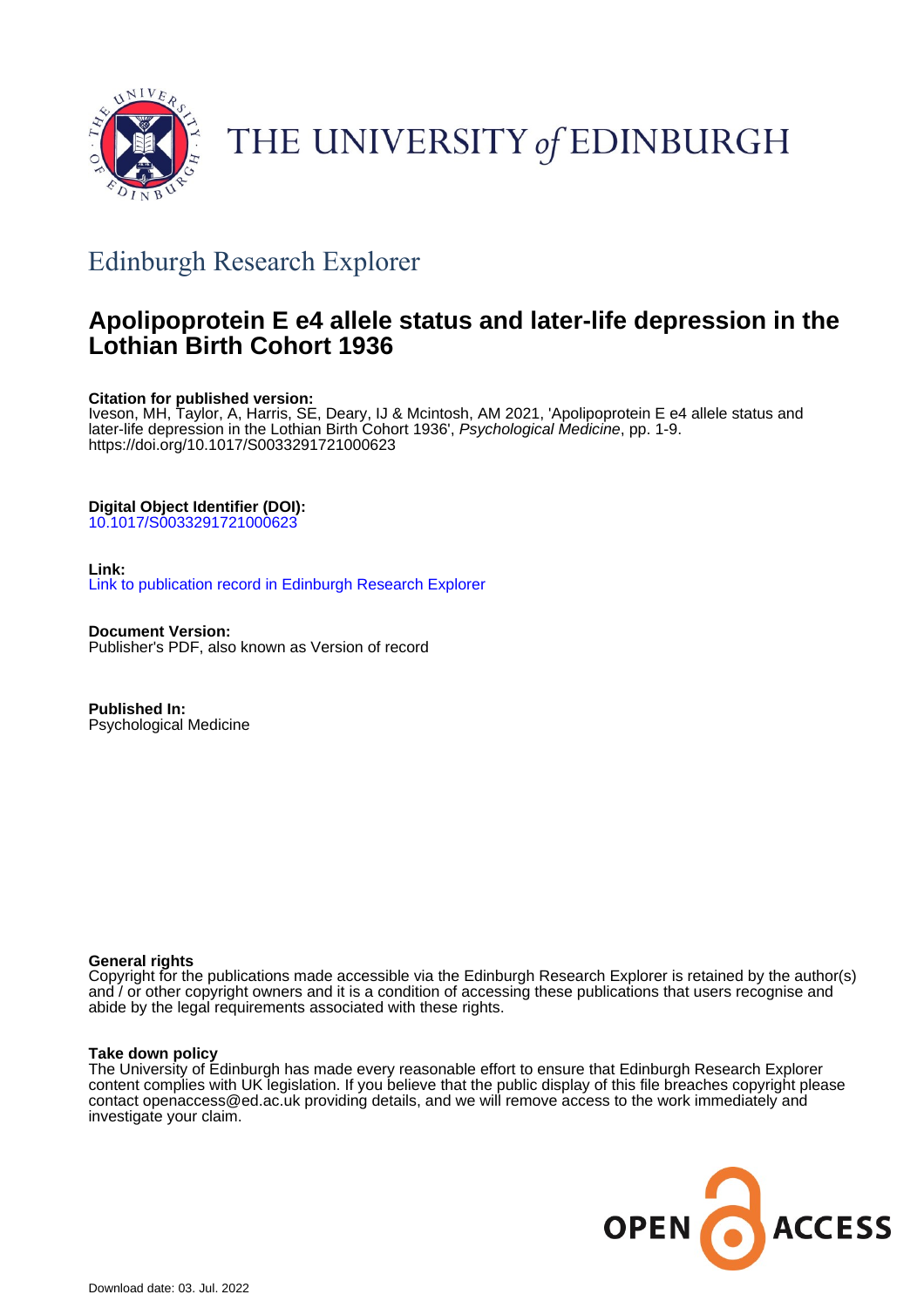[cambridge.org/psm](https://www.cambridge.org/psm)

## Original Article

Cite this article: Iveson MH, Taylor A, Harris SE, Deary IJ, McIntosh AM (2021). Apolipoprotein E e4 allele status and later-life depression in the Lothian Birth Cohort 1936. Psychological Medicine 1–9. [https://doi.org/](https://doi.org/10.1017/S0033291721000623) [10.1017/S0033291721000623](https://doi.org/10.1017/S0033291721000623)

Received: 2 September 2020 Revised: 3 February 2021 Accepted: 6 February 2021

#### Key words:

Apolipoprotein; depression; epidemiology; later-life; life-course; longitudinal

Author for correspondence: Matthew H. Iveson, E-mail: [Matthew.Iveson@ed.ac.uk](mailto:Matthew.Iveson@ed.ac.uk)

© The Author(s), 2021. Published by Cambridge University Press. This is an Open Access article, distributed under the terms of the Creative Commons Attribution licence (<http://creativecommons.org/licenses/by/4.0>), which permits unrestricted re- use,

distribution and reproduction, provided the original article is properly cited.



## Apolipoprotein E e4 allele status and later-life depression in the Lothian Birth Cohort 1936

Matthew H. Iveson<sup>1,2</sup>  $\bullet$ , Adele Taylor<sup>3</sup>, Sarah E. Harris<sup>3</sup>, Ian J. Deary<sup>3</sup>

and Andrew M. McIntosh<sup>1,2</sup>

<sup>1</sup>Centre for Clinical Brain Sciences, The University of Edinburgh, Edinburgh, UK; <sup>2</sup>Mental Health Data Science Scotland, Edinburgh, UK and <sup>3</sup>Lothian Birth Cohorts, The University of Edinburgh, Edinburgh, UK

### Abstract

Background. Previous results have been mixed regarding the role of the apolipoprotein E e4 (APOE e4) allele in later-life depression: some studies note that carriers experience greater symptoms and increased risk while others find no such association. However, there are few prospective, population-based studies of the APOE e4-depression association and fewer that examine depressive symptom trajectory and depression risk longitudinally. We examined the association between APOE e4 allele status and longitudinal change in depressive symptoms and depression risk in later-life, over a 12-year follow-up period.

Methods. We used data from 690 participants of the Lothian Birth Cohort 1936 who took part in the Scottish Mental Survey 1947 (aged 11) and were followed-up in later-life over five waves from 2004 to 2019 (aged 70–82). We used APOE e4 allele status to predict longitudinal change in depressive symptom scores and risk of depression (defined by a symptom score threshold or use of depression-related medication). Models were adjusted for sex, childhood cognitive ability, childhood social class, education, adult social class, smoking status and functional limitations at baseline.

Results. Depressive symptom scores increased with age. Once adjusted for covariates, APOE e4 allele status did not significantly predict symptom score trajectories or depression risk. Greater functional limitations at baseline significantly predicted poorer symptom score trajectories and increased depression risk (defined by medications). APOE e4 allele status did not significantly moderate the contribution of sex, education or functional limitations.

Conclusions. There was no evidence that APOE e4 carriers experience an increased risk for later-life depression.

#### Introduction

The apolipoprotein E e4 (APOE e4) allele plays an important role in the onset of dementia (Corder et al., [1993](#page-8-0); Verghese, Castellano, & Holtzman, [2011\)](#page-9-0) and the cognitive decline commonly observed across later-life (Davies et al., [2015](#page-8-0), [2014;](#page-8-0) Deary et al., [2002](#page-8-0); Luciano et al., [2009\)](#page-9-0). In particular, the APOE e4 allele is associated with the impaired maintenance of myelin (Bartzokis et al., [2006\)](#page-8-0) and beta-amyloid metabolism (Morris et al., [2010](#page-9-0)). However, APOE e4 is notably pleiotropic (Tuminello & Han, [2011\)](#page-9-0), and has been implicated in several other laterlife outcomes such as increased cardiovascular risk (Song, Stampfer, & Liu, [2004](#page-9-0)).

However, there is growing evidence that APOE e4 is particularly important for later-life depression. For example, in a meta-analysis of primarily candidate gene studies, Tsang and colleagues reported that APOE e4 carriers had significantly higher odds of later-life depression (clinical diagnosis or high symptom scores) (Tsang, Mather, Sachdev, & Reppermund, [2017](#page-9-0)), although this was only relative to e3 allele carriers and was largely driven by a single candidate gene study, with several other reviewed studies reporting no significant association. Despite this, there have been relatively few attempts to examine the role of APOE e4 status in depression risk prospectively and among population-based samples. The few existing studies have produced mixed findings, with some finding that APOE e4 carriers have greater depressive symptoms and higher risk of later-life depression (Skoog et al., [2015](#page-9-0)) and others finding less substantial (Burns, Andrews, Cherbuin, & Anstey, [2020](#page-8-0)) or non-significant (Locke et al., [2013](#page-9-0); Tully, Péres, Berr, & Tzourio, [2016\)](#page-9-0) associations. APOE was also not identified as a predictor of depression in two recent genome-wide association studies (Howard et al., [2019;](#page-9-0) Wray et al., [2018\)](#page-9-0).

In a recent study, Burns and colleagues examined associations between APOE e4 status and depression over 12-year follow-up, both in terms of symptom scores and depression risk (identified by Brief Patient Health Questionnaire and Goldberg Depression Scale cut-offs) (Goldberg, Bridges, Duncan-Jones, & Grayson, [1988;](#page-9-0) Kroenke, Spitzer, & Williams, [2001](#page-9-0)), among participants of the Personality and Total Health (PATH) Through Life study (Burns et al., [2020](#page-8-0)). In older adults aged 60–64 at baseline, Burns et al. noted that APOE e4 carriers

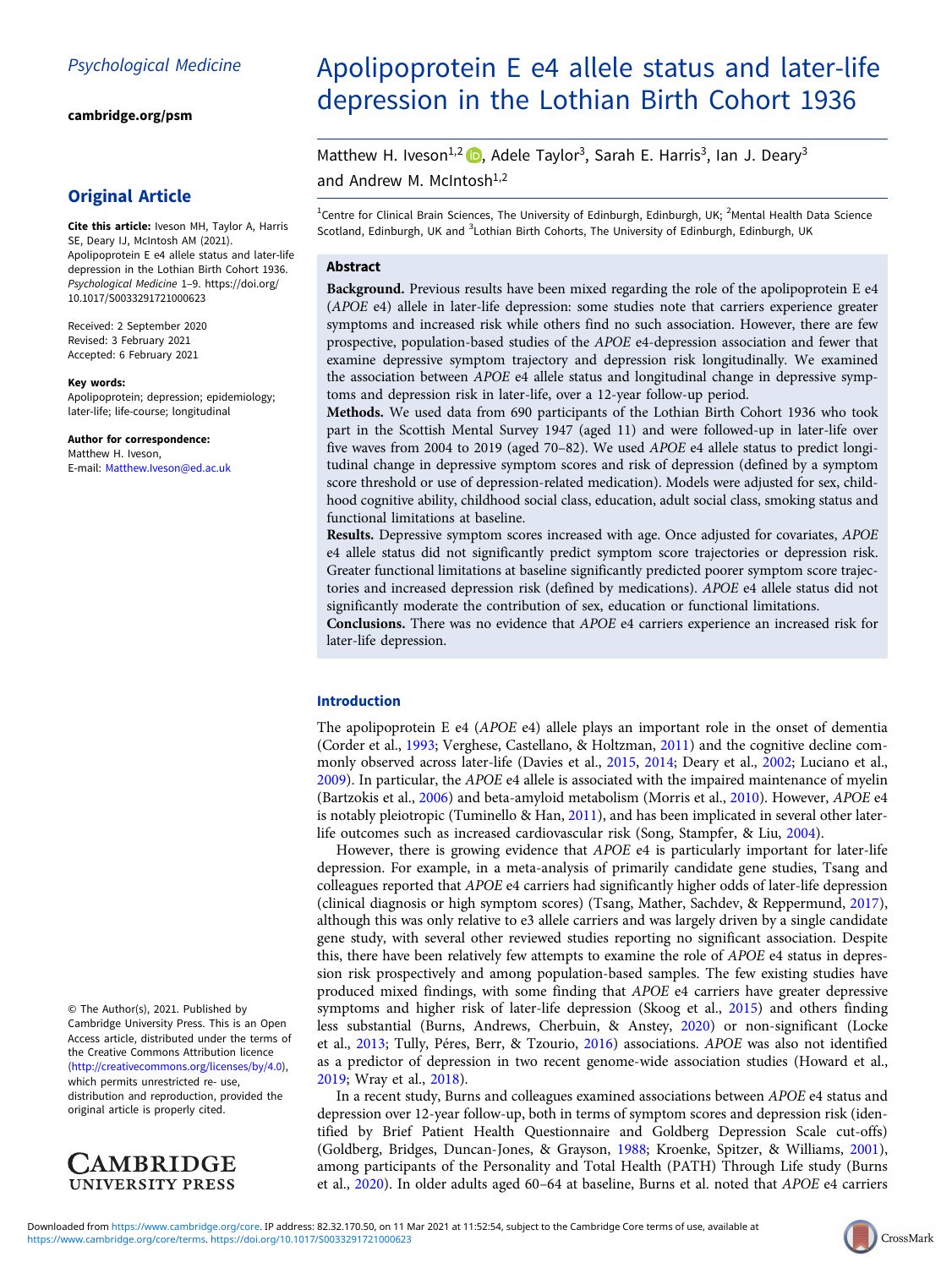experienced a significant although small increase in depression symptom scores over the study period  $v$ . non-e4 carriers. However, no corresponding increase was observed in the risk of depression.

Given the mixed evidence regarding APOE e4 as a risk factor for later-life depression, further research is needed to replicate these findings. The current study examines the association between APOE e4 status and both longitudinal change in depression symptom scores and depression risk in the Lothian Birth Cohort 1936 (LBC1936), a large and representative sample of older adults with over 12 years of longitudinal follow-up (Deary et al., [2007](#page-8-0)). We also examine the contribution of a range of covariates and potential confounders from across the life course – including early-life cognitive ability, socioeconomic circumstances and smoking status – that are considered risk factors for depression in later-life (Gilman, Kawachi, Fitzmaurice, & Buka, [2002;](#page-9-0) Lorant et al., [2007;](#page-9-0) Lyness et al., [1998;](#page-9-0) Verropoulou, Serafetinidou, & Tsimbos, [2019](#page-9-0)). Consistent with the most recent of previous study (Burns et al., [2020\)](#page-8-0), we hypothesise that depression symptom scores will increase across later-life and that APOE e4 carriers will experience a significantly greater increase than non-e4 carriers, independently of covariates such as sex and childhood cognitive ability. In contrast, we hypothesise that there will be no significant difference in depression risk – approximated using symptom score or medication-related cut-offs – between e4 allele carriers and non-carriers.

#### Methods and materials

#### **Sample**

The sample consisted of members of the Lothian Birth Cohort 1936 (LBC1936). These individuals were recruited from surviving participants of the Scottish Mental Survey 1947 (The Scottish Council for Research in Education, [1949](#page-9-0)) – a nationwide assessment of cognitive ability given to almost all children attending a Scottish school on the 4th June 1947 – who mostly still lived in the Edinburgh City and surrounding Lothian area at study commencement. The creation and design of the LBC1936 study is described in more detail elsewhere (Deary et al., [2007;](#page-8-0) Deary, Gow, Pattie, & Starr, [2012;](#page-8-0) Taylor, Pattie, & Deary, [2018](#page-9-0)). The LBC1936 study is conducted with ethical approval from the Research Ethics Committee for Scotland (wave 1: MREC/01/0/ 56), the Lothian Research Ethics Committee (wave 1: LREC/ 2003/2/29) and the Scotland a Research Ethics Committee (waves 2–5: 07/MRE00/58), and in accordance with the Declaration of Helsinki. Participants provided written informed consent at each wave.

The current study used data from five waves of the LBC1936 study: wave 1 was collected in 2004–2007 ( $N = 1091$ ,  $M$  age = 69.53 years), wave 2 was collected in 2007–2010 ( $n = 866$ , *M* age = 72.49 years), wave 3 was collected in 2011–2013 ( $n =$ 697, M age = 76.25 years), wave 4 was collected in 2014–2017  $(n = 550, M \text{ age} = 79.32 \text{ years})$  and wave 5 was collected in 2017–2019 ( $n = 431$ , M age = 82.01 years). Individuals took part in a median of four waves.

The analytic sample was formed according to the criteria described by Burns et al. [\(2020](#page-8-0)). Notably, all participants in the LBC1936 were white. We first removed individuals who did not have genotyping data ( $n = 63$ ), then individuals with Hospital Anxiety and Depression Scale – Depression subscale scores of 8 or above at wave 1 (see below;  $n = 49$ ), then individuals selfreporting stroke at any wave  $(n = 121)$ , and then individuals with cognitive impairment at any wave (Mini Mental State Examination scores <27;  $n = 168$ ) (Folstein, Folstein, & McHugh, [1975\)](#page-8-0). This left an analytic sample of 690 individuals: wave 1:  $N = 690$ , wave 2:  $N = 529$ , wave 3:  $N = 411$ , wave 4:  $N =$ 320, wave 5:  $N = 261$  (median waves = 3).

#### **Assessments**

#### APOE

DNA was extracted from whole blood samples collected at wave 1. APOE alleles (e2, e3 or e4) were established by genotyping the rs7412 and rs429358 single nucleotide polymorphisms with TaqMan assays (Applied Biosystems, Carlsbad, CA, USA) at the Wellcome Trust Clinical Research Facility Genetics Core, Western General Hospital, Edinburgh. APOE genotype consists of any two of the e2, e3 or e4 alleles, and has shown to be in Hardy–Weinberg equilibrium for the LBC1936 ( $p = 0.62$ ) (Luciano et al., [2009\)](#page-9-0). A binary variable was created to indicate the presence of an e4 allele.

#### Depression symptoms

At each of the five waves of follow-up, participants completed the Hospital Anxiety and Depression Scale (HADS) (Zigmond & Snaith, [1983\)](#page-9-0), which asks participants about symptoms experienced over the previous week. Total scores from the depression subscale (scores' range: 0–21) were used to measure depression symptoms, with higher scores indicating more severe symptoms.

#### Depression risk

Two binary indicators of depression status were created for each wave in order to measure depression risk. For the first indicator, depression was defined as a HADS – Depression subscale total score equal to or greater than 8. Previous study has shown this cut-off to have good specificity (0.79) and sensitivity (0.9) for depression (Bjelland, Dahl, Haug, & Neckelmann, [2002](#page-8-0)). For the second indicator, depression was defined as the presence of one or more keywords in the prescribed medications self-reported by each individual (see online Supplementary material for a full list of keywords). Individuals reported current medications as part of a structured interview conducted at each wave. Note that these indicator variables capture likely depression of any type, including mixed presentations with anxiety or psychotic symptoms, rather than pure depression.

#### **Covariates**

Covariates were chosen to align with those used by previous study (Burns et al., [2020\)](#page-8-0), with the addition of variables commonly used in LBC1936 work. These covariates are commonly reported as risk factors for later-life depression (Burns et al., [2020](#page-8-0); Gilman et al., [2002;](#page-9-0) Lorant et al., [2007](#page-9-0); Lyness et al., [1998;](#page-9-0) Verropoulou et al., [2019](#page-9-0)).

Sex and self-reported years spent in full-time education were recorded at wave 1. Years of education was z-transformed prior to analysis.

Physical health was measured using total score (max possible = 18) on the Townsend Disability Scale (Townsend, [1962\)](#page-9-0), completed at wave 1. Higher scores indicate more limited functional health. Due to positive skew, total scores were transformed using Tukey's Ladder of Powers (Tukey, [1977\)](#page-9-0), raising scores to the power of 0.4.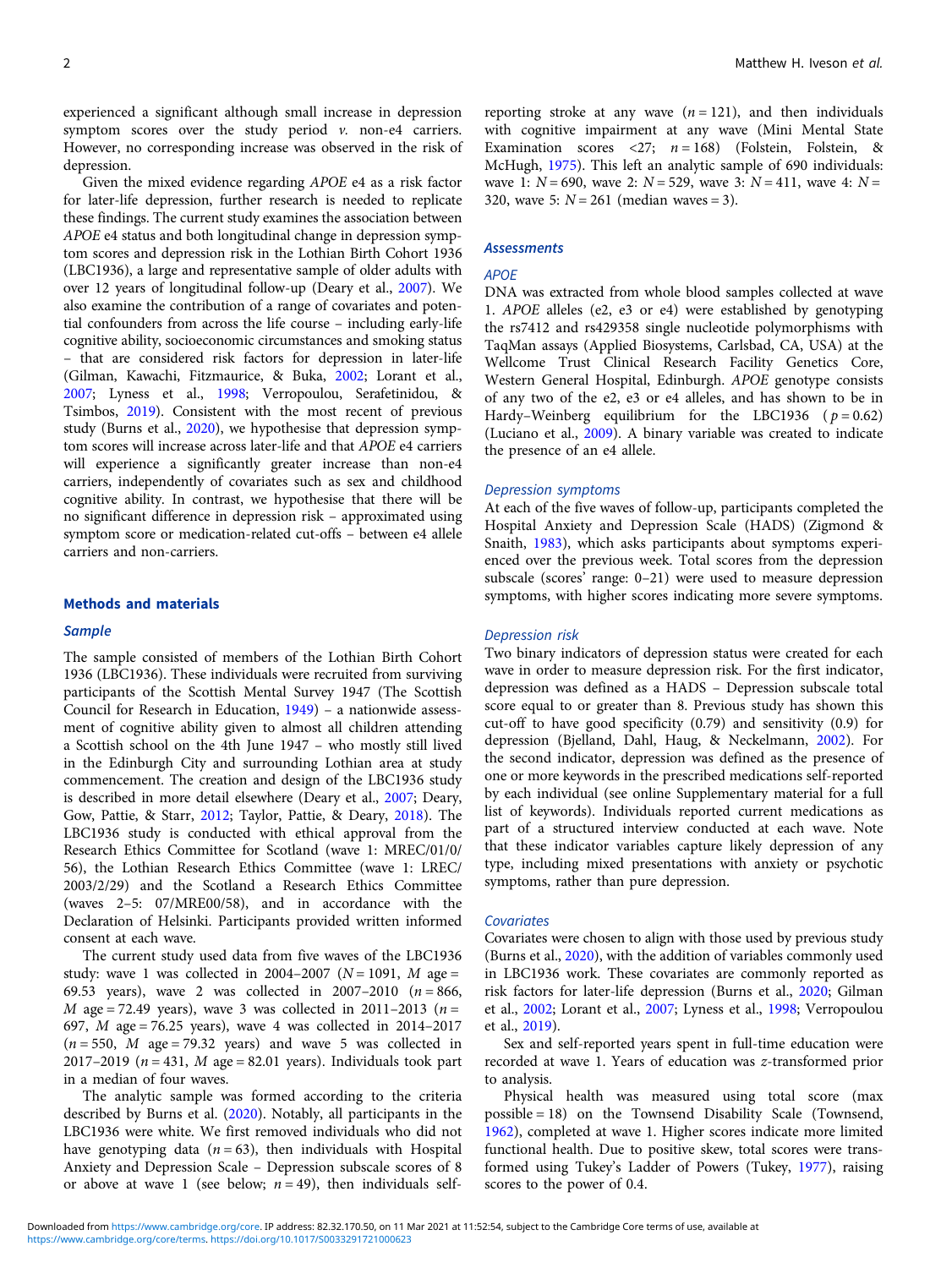Childhood cognitive ability was measured using the total score (max possible = 76) on the Moray House Test No. 12 (MHT), completed in 1947 as part of the Scottish Mental Survey 1947 (The Scottish Council for Research in Education, [1949\)](#page-9-0). Scores were age-adjusted to account for the small differences in age at MHT, and then IQ-transformed for analysis  $(M = 100, s.D. = 15)$ .

Childhood and adulthood socioeconomic positions were using measured using father's occupation and own highest occupation respectively, as retrospectively reported at wave 1. For women, husband's occupation was used where it was higher than their own. Occupations were coded into one of five occupation social classes (Professional, Managerial and Technical, Skilled, Partly-Skilled and Unskilled) according to the 1950 United Kingdom's classification index (General Register Office, [1956\)](#page-9-0). The order of these classes was reversed so that higher-numbered classes represented more professional occupations.

Participants reported lifetime smoking experience at wave 1. A binary variable was created to indicate lifetime smoking status (ever smoked v. never smoked).

Death was measured with both a binary indicator variable (alive v. deceased) and age (in days) at death.

#### Statistical analyses

The analyses were intended to closely resemble those of previous study (Burns et al., [2020](#page-8-0)).

Multilevel mixed effects models were constructed to examine the association between APOE e4 allele status and longitudinal change in depression symptom scores. Random intercepts and slopes were included for each participant. The univariate contribution of APOE e4 allele status was examined before adjusting for sex, years of full-time education (z-score), Townsend Disability Scale score (Tukey-transformed), age-adjusted MHT score (IQ-scaled), father's occupational social class (reversed), own occupational social class (reversed) and smoking status. Consistent with Burns et al., interaction effects were included between APOE e4 allele status and sex, years of full-time education and Townsend disability score (Burns et al., [2020](#page-8-0)).

Competing risks survival analyses were conducted to examine the association between APOE e4 allele status and the risk of depression across the follow-up period. In particular, we examined depression onset and death as competing risks; those individuals who die are no longer at risk of depression, and the APOE e4 allele has been associated with other health conditions that affect longevity (Ewbank, [2004;](#page-8-0) Song et al., [2004](#page-9-0)). Separate analyses were conducted using depression status derived from either HADS-D clinical cut-off (scores ≥8) or from reported medications (depression-related medications; see online Supplementary material). In both analyses, depression was not treated as a recurrent event, as the wave-based measurement of depression makes it difficult to identify the start and end of depressive episodes. As with the mixed effects analysis, the univariate contribution of APOE e4 allele status was examined before adjusting for covariates. No interaction effects or time-dependent covariates were included. The proportional hazards assumption was met for APOE e4 allele status ( $p = 0.18$ ) and for all included covariates  $(ps > 0.10)$ .

All analyses were conducted in R (R Core Team, [2018](#page-9-0)) using RStudio (RStudio Team, [2016\)](#page-9-0), and with the 'lme4' (Bates, Mächler, Bolker, & Walker, [2015\)](#page-8-0), 'psych' (Revelle, [2018](#page-9-0)), 'survival' (Therneau & Lumley, [2015](#page-9-0)) and 'cmprsk' (Gray, [2019\)](#page-9-0) packages. Models were not adjusted for multiple comparisons.

In order to assess whether results were partly driven by the specific categorisation of APOE e4 status, we additionally conducted sensitivity analyses in which the mixed effects and competing risks analyses were repeated using a binary APOE e4 status variable that contrasts e4 allele carriers (e4/e4 and e3/e4) with e3/ e3 individuals, removing e2 carriers (online Supplementary material).

#### Results

#### Sample descriptives

Descriptive statistics for the analytic sample are shown in [Table 1](#page-4-0). Compared to removed individuals, individuals included in the analytic sample were significantly more likely to be female ( $p <$ 0.01), report more years of education ( $p < 0.01$ ), be from higher occupational social classes ( $p < 0.001$ ), report less functional impairment ( $p = 0.003$ ), report fewer depressive symptoms at each wave (wave 1:  $p < 0.001$ ; wave 2:  $p < 0.001$ ; wave 3:  $p <$ 0.001; wave 4:  $p = 0.01$ ; wave 5:  $p < 0.001$ ; [Fig. 1\)](#page-5-0) and be below the depression cut-off (HADS Depression score  $p < 0.001$ ; medications  $p = 0.02$ ). Notably, individuals in the analytic sample did not significantly differ from the removed individuals in terms of APOE genotype distribution ( $p = 0.08$ ) or vitality status ( $p =$ 0.62).

The analytic sample was predominantly female, well-educated and reported few functional limitations. Roughly, a quarter  $(N =$ 180) of the analytic sample possessed an APOE e4 allele; the majority of individuals possessed the e3/e3 genotype. The distribution of APOE genotypes was in Hardy–Weinberg equilibrium ( $\chi^2$  = 9.76, p  $= 0.08$ ). There was no evidence of differential dropout by APOE e4 status among the analytic sample after wave 1, with no significant differences in the distribution of *APOE* genotypes (wave 2:  $p = 0.61$ ; wave 3:  $p = 0.75$ ; wave 4:  $p = 0.73$ ; wave 5:  $p = 0.52$ ) or in the number of e4 alleles (wave 2:  $p = 0.98$ ; wave 3:  $p = 0.44$ ; wave 4:  $p = 0.35$ ; wave 5:  $p = 0.08$ ) between those present or absent at each wave. Furthermore, number of waves completed was not significantly associated with APOE genotype ( $p = 0.63$ ) or number of e4 alleles  $(p = 0.36)$ . On average, very few depressive symptoms were reported at each wave, although mean depression symptom scores increased slightly with time. However, few individuals met either the symptom score cut-off (HADS Depression scores ≥8; 5%) or the medication cut-off (any depression-related prescription; 10%) across the five-wave follow-up. In terms of overlap, eight individuals met both cut-offs, 26 individuals met only the symptom score cut-off (not the medication cut-off), 58 individuals met only the medication cut-off (not the symptom score cut-off) and 598 individuals met neither cut-off.

#### APOE e4 and depression symptom scores

Visual inspection of the averaged HADS Depression score trajectory, smoothed using Loess regression, suggested a linear increase in scores over time [\(Fig. 1\)](#page-5-0). Indeed, HADS Depression scores were significantly predicted by wave ( $\beta$  = 0.04, s.e. = 0.01,  $p$  < 0.001) in a linear growth model. Although scores were also significantly predicted by both a linear ( $\beta$  = 3.95, s.e. = 0.98,  $p$  < 0.001) and a quadratic effect ( $\beta$  = 2.02, s.e. = 0.93,  $p$  = 0.03) of wave in an orthogonal quadratic growth model, this model did not significantly improve model fit relative to the linear growth model [linear growth Akaike's information criteria (AIC) = 7915.20, quadratic growth AIC = 7915.20,  $\chi$  = 8.04, df = 4,  $p$  = 0.09]. We therefore modelled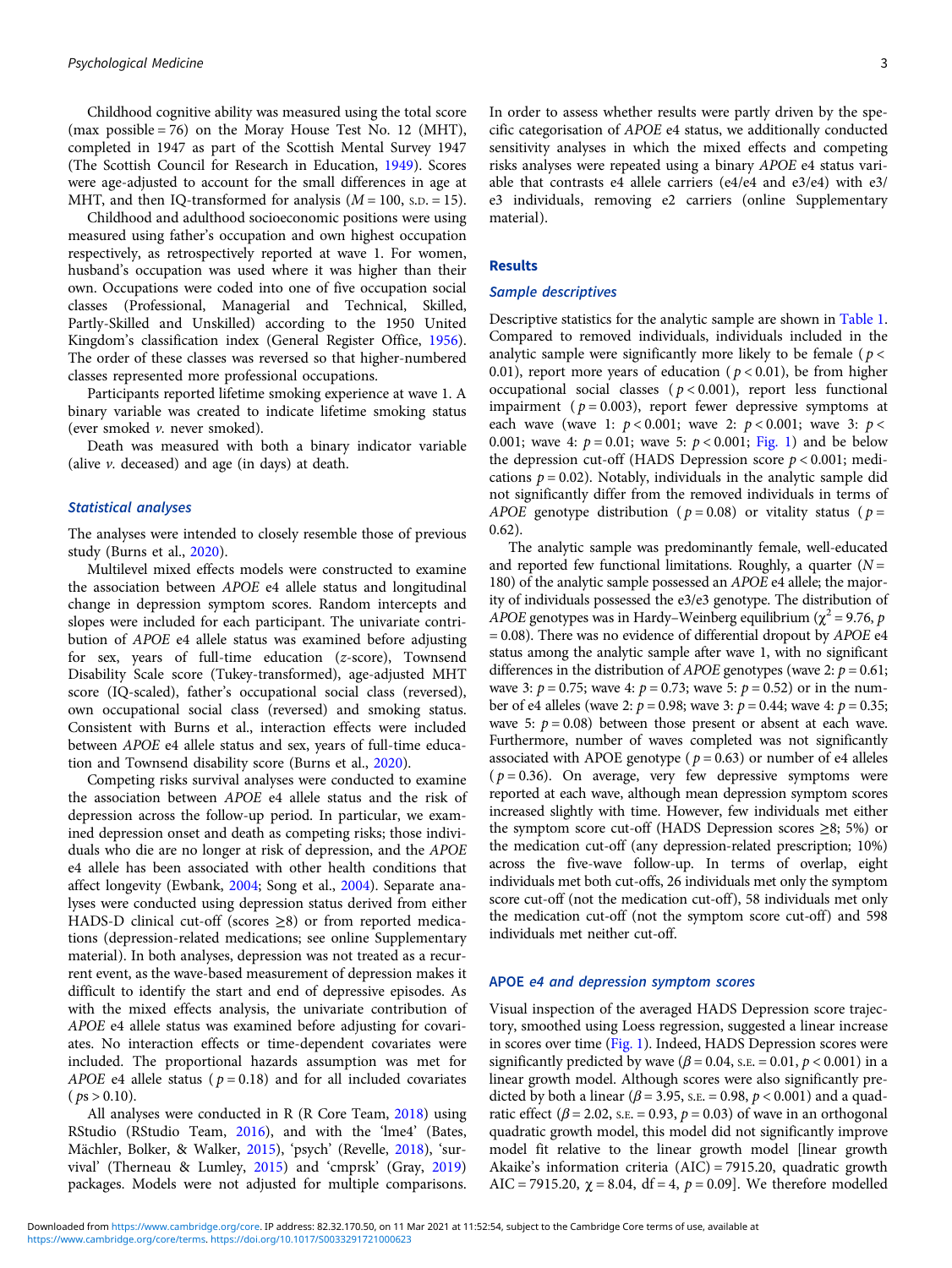#### <span id="page-4-0"></span>**Table 1.** Descriptives for the analytic sample  $(N = 690)$

|                                        | N(%)      | Mean (s.p.)  | $N$ missing $(\%)$ | Comparison with removed individuals $p$ |
|----------------------------------------|-----------|--------------|--------------------|-----------------------------------------|
| Sex                                    |           |              | $0(0\%)$           | < 0.01                                  |
| Male                                   | 323 (47%) |              |                    |                                         |
| Female                                 | 367 (53%) |              |                    |                                         |
| Full-time education (years)            |           |              | $0(0\%)$           | < 0.01                                  |
| Mean (s.p.)                            |           | 10.82(1.14)  |                    |                                         |
| Father's social class                  |           |              | 66 (10%)           | 0.54                                    |
| Unskilled                              | 49 (7%)   |              |                    |                                         |
| Partly skilled                         | 53 (8%)   |              |                    |                                         |
| Skilled                                | 345 (50%) |              |                    |                                         |
| Intermediate                           | 132 (19%) |              |                    |                                         |
| Professional                           | 45 (6%)   |              |                    |                                         |
| Own social class                       |           |              | $9(1\%)$           | < 0.001                                 |
| Unskilled                              | $0(0\%)$  |              |                    |                                         |
| Partly skilled                         | 21 (3%)   |              |                    |                                         |
| Skilled                                | 267 (39%) |              |                    |                                         |
| Intermediate                           | 257 (37%) |              |                    |                                         |
| Professional                           | 136 (20%) |              |                    |                                         |
| Moray House Test score (age-corrected) |           |              | 30 (4%)            | 0.22                                    |
| Mean (s.p.)                            |           | 48.94 (2.26) |                    |                                         |
| Townsend Disability Scale score        |           |              | $1(0\%)$           | < 0.01                                  |
| Mean (s.D.)                            |           | 0.84(1.72)   |                    |                                         |
| Smoking status                         |           |              | $0(0\%)$           | 0.10                                    |
| Never smoked                           | 330 (48%) |              |                    |                                         |
| Ever smoked                            | 360 (52%) |              |                    |                                         |
| APOE genotype                          |           |              | $0(0\%)$           | 0.08                                    |
| e2/e2                                  | $1(0\%)$  |              |                    |                                         |
| e2/e3                                  | 87 (13%)  |              |                    |                                         |
| e2/e4                                  | 16 (2%)   |              |                    |                                         |
| e3/e3                                  | 406 (59%) |              |                    |                                         |
| e3/e4                                  | 169 (24%) |              |                    |                                         |
| e4/e4                                  | 11 (2%)   |              |                    |                                         |
| HADS - Depression score wave 1         |           |              | $0(0\%)$           | < 0.001                                 |
| Mean (s.p.)                            |           | 2.40(1.71)   |                    |                                         |
| HADS - Depression score wave 2         |           |              | 162 (23%)          | < 0.001                                 |
| Mean (s.p.)                            |           | 2.36(1.95)   |                    |                                         |
| HADS - Depression score wave 3         |           |              | 279 (40%)          | < 0.001                                 |
| Mean $(s.p.)$                          |           | 2.52(2.06)   |                    |                                         |
| HADS - Depression score wave 4         |           |              | 370 (54%)          | 0.01                                    |
| Mean (s.p.)                            |           | 2.68(1.97)   |                    |                                         |
| HADS - Depression score wave 5         |           |              | 430 (62%)          | < 0.001                                 |
| Mean (s.p.)                            |           | 2.67(2.03)   |                    |                                         |
| Depressed status - HADS cut-off        |           |              | $0(0\%)$           | < 0.001                                 |
| Never depressed                        | 656 (95%) |              |                    |                                         |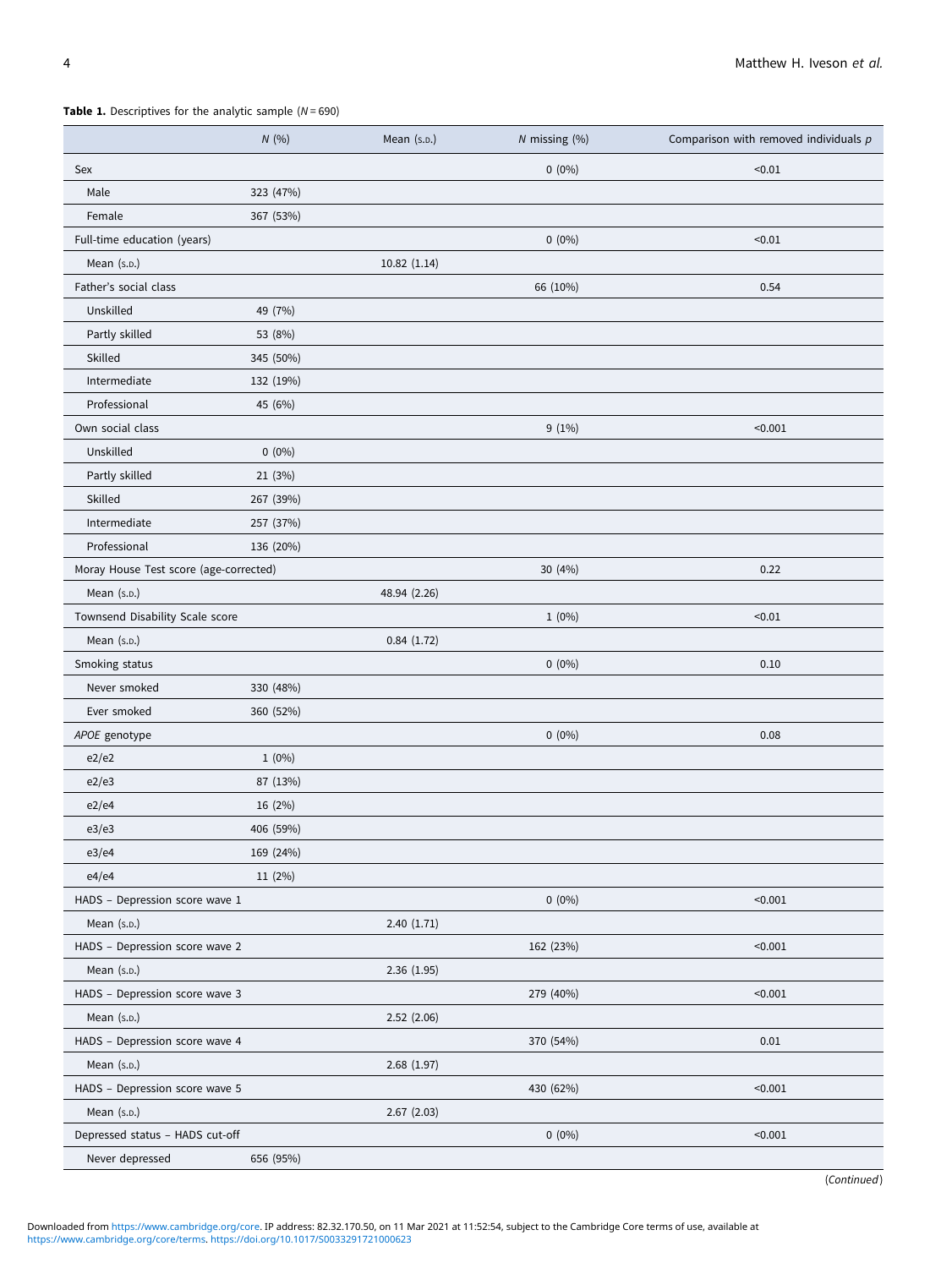#### <span id="page-5-0"></span>Table 1. (Continued.)

|                                       | N(96)     | Mean $(s.p.)$ | $N$ missing $(\%)$ | Comparison with removed individuals $p$ |  |
|---------------------------------------|-----------|---------------|--------------------|-----------------------------------------|--|
| Ever depressed                        | 34 (5%)   |               |                    |                                         |  |
| Depressed status - Medication cut-off |           |               | $0(0\%)$           | 0.02                                    |  |
| Never depressed                       | 624 (90%) |               |                    |                                         |  |
| Ever depressed                        | 66 (10%)  |               |                    |                                         |  |
| Deceased status                       |           |               | $0(0\%)$           | 0.62                                    |  |
| Alive                                 | 473 (69%) |               |                    |                                         |  |
| Deceased                              | 217 (31%) |               |                    |                                         |  |

p indicates comparison between the analytic sample (N = 690) and removed individuals (N = 401); Kruskal–Wallis tests are used for numeric variables and  $\chi^2$  tests are used for categorical variables.



Fig. 1. Individual longitudinal trajectories of HADS-Depression scores. The solid black line shows the mean trajectory (smoothed loess regression) with 95% confidence intervals and the dashed black line shows the cut-off used. Note: The analytic sample only includes individuals with HADS-Depression scores <8 at baseline. Waves 1–5 were measured at mean ages of 70, 72, 76, 79 and 83 years-old.

growth in HADS Depression scores as linear in further analyses. In the univariate model, the APOE e4 allele was not significantly associated with longitudinal change in HADS Depression scores ([Table 2\)](#page-6-0). In the fully-adjusted model ([Table 2](#page-6-0)), greater functional limitations at baseline were significantly associated with an increase in depressive symptomology over time. No other covariate, including interaction effects, significantly predicted longitudinal change in HADS Depression scores. A similar pattern of associations was observed when using the e4 v. e3/e3 binary variable (online Supplementary material).

### APOE e4 and depression risk

When examining depression risk derived from the HADS Depression score cut-off, individuals with the APOE e4 allele were marginally less likely to experience depression over the follow-up period [\(Table 2;](#page-6-0) [Fig. 2a\)](#page-7-0). However, this association did

not appear to be robust, and was attenuated in the fully-adjusted model, where there were no significant predictors of depression risk [\(Table 2\)](#page-6-0). This pattern of results was similar when using the e4 v. e3/e3 binary variable (online Supplementary material).

When examining depression risk derived from the medication cut-off, individuals with the APOE e4 allele were not at significantly increased risk across the follow-up period ([Table 2\)](#page-6-0). In the fully-adjusted model, being female and greater functional limitations were the only variables to significantly predict higher risk of depression [\(Table 2\)](#page-6-0). In sensitivity analysis, using the adjusted e4 status variable, only greater functional limitations significantly predicted depression risk (online Supplementary material).

We additionally examined depression risk derived from a combination of the HADS Depression score and medication cut-offs, with the earliest identified episode used to estimate survival time. Individuals with the APOE e4 allele were not at significantly increased risk of depression over the follow-up period in either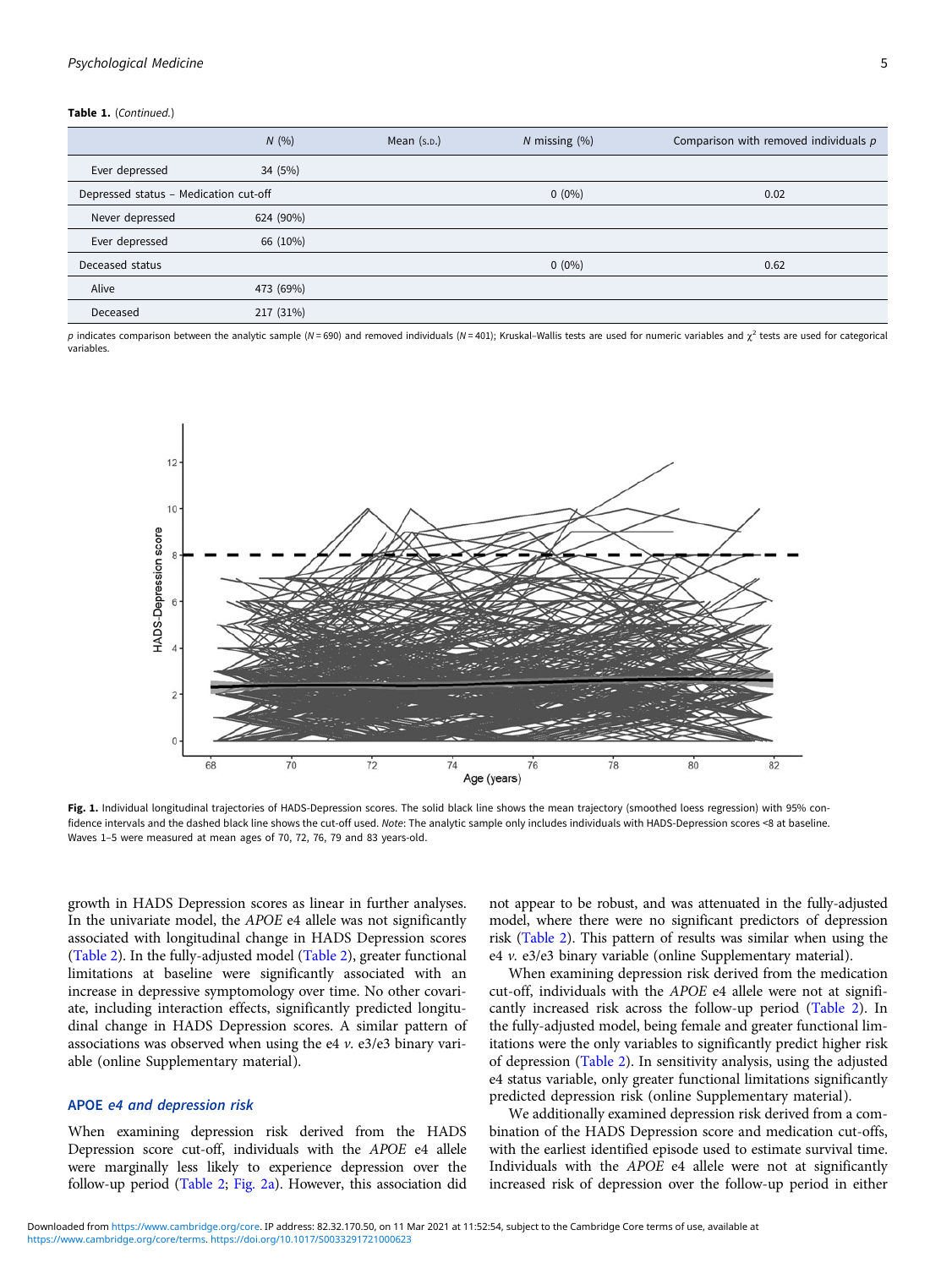<span id="page-6-0"></span>Table 2. Relationship between APOE e4 allele status – univariate and adiusted for covariates – and both longitudinal change in depressive symptom scores (multilevel mixed effects regression) and depression risk (HADS – Depression cut-off, Medication cut-off and combined; competing risks regression)

|                                                                  | HADS-Depression scores |                  | Depression risk - HADS<br>cut-off |                          | Depression risk -<br>Medication cut-off |                   | Depression risk - Combined |                          |
|------------------------------------------------------------------|------------------------|------------------|-----------------------------------|--------------------------|-----------------------------------------|-------------------|----------------------------|--------------------------|
|                                                                  | IRR (95% CI)           | $\boldsymbol{p}$ | OR (95% CI)                       | $\boldsymbol{p}$         | OR (95% CI)                             | $\boldsymbol{p}$  | OR (95% CI)                | p                        |
| Univariate model                                                 |                        |                  |                                   |                          |                                         |                   |                            |                          |
| APOE e4 allele<br>status - $e4$ allele                           | $0.98(0.88 - 1.10)$    | 0.76             | $0.35(0.12 - 0.98)$               | 0.05                     | $1.15(0.68 - 1.95)$                     | 0.60              | $0.88(0.55 - 1.40)$        | 0.58                     |
| Multivariate model                                               |                        |                  |                                   |                          |                                         |                   |                            |                          |
| APOE e4 allele<br>status - e4 allele                             | $1.03(0.86 - 1.23)$    | 0.75             | $0.50$ $(0.17-1.48)$              | 0.21                     | $1.17(0.63 - 2.16)$                     | 0.62              | $0.97(0.56 - 1.66)$        | 0.91                     |
| Sex - female                                                     | $0.99(0.87 - 1.13)$    | 0.92             | $1.92(0.80 - 4.65)$               | 0.15                     | $2.14(1.16-3.96)$                       | 0.02              | $1.93(1.15-3.24)$          | 0.01                     |
| Years of full-time<br>education (z-scaled)                       | $0.99(0.92 - 1.06)$    | 0.79             | $1.05(0.60-1.83)$                 | 0.88                     | $1.14(0.82 - 1.58)$                     | 0.44              | $1.12(0.84 - 1.50)$        | 0.44                     |
| <b>Townsend Disability</b><br>Scale score<br>(Tukey-transformed) | $1.38(1.25-1.52)$      | < 0.001          | $1.43(0.86 - 2.40)$               | 0.17                     | $1.76$ $(1.21-2.54)$                    | < 0.01            | $1.70(1.25-2.32)$          | < 0.001                  |
| Age-adjusted MHT<br>score (IQ-scaled)                            | $1.00(0.99 - 1.01)$    | 0.91             | $1.00(0.97-1.02)$                 | 0.76                     | $0.98(0.97 - 1.00)$                     | 0.11              | $0.99(0.97 - 1.01)$        | 0.20                     |
| Father's<br>occupational social<br>class (reversed)              | $1.00(0.95 - 1.07)$    | 0.88             | $0.85(0.57 - 1.27)$               | 0.42                     | $0.92$ $(0.67 - 1.27)$                  | 0.63              | $0.88$ $(0.68 - 1.13)$     | 0.31                     |
| Own occupational<br>social class (reversed)                      | $0.94(0.86 - 1.02)$    | 0.15             | $0.69$ $(0.42 - 1.13)$            | 0.14                     | $0.92$ $(0.60 - 1.40)$                  | 0.69              | $0.88$ $(0.62 - 1.25)$     | 0.48                     |
| Lifetime smoking<br>status - ever smoked                         | $1.02(0.91 - 1.13)$    | 0.76             | $0.55(0.25-1.20)$                 | 0.13                     | $1.45(0.84 - 2.51)$                     | 0.19              | $1.04(0.65 - 1.65)$        | 0.87                     |
| APOE e4 × Sex                                                    | $0.97(0.76 - 1.23)$    | 0.77             | $\overline{\phantom{a}}$          | $\bar{ }$                | $\overline{\phantom{a}}$                | $\qquad \qquad -$ |                            | $\overline{\phantom{0}}$ |
| APOE e4 × Education                                              | $1.03(0.92 - 1.16)$    | 0.60             | $\overline{\phantom{a}}$          | $\overline{\phantom{a}}$ | $\overline{\phantom{a}}$                | $\qquad \qquad -$ | $\overline{\phantom{a}}$   | $\overline{\phantom{0}}$ |
| APOE e4 ×<br>Townsend                                            | $0.91(0.76 - 1.09)$    | 0.32             |                                   |                          |                                         |                   |                            |                          |

IRR, incidence rate ratio; OR, odds ratio; HADS, Hospital Anxiety and Depression Scale; MHT, Moray House Test No. 12.

the univariate or fully-adjusted models (Table 2). Increased risk of depression in the fully-adjusted model was significantly predicted by being female and by greater functional limitations (Table 2). This pattern of results was similar when using the e4  $\nu$ . e3/e3 binary variable (online Supplementary material).

#### **Discussion**

The current study aimed to add to the few longitudinal population-based studies of the role of APOE in later-life depression and to extend previous study using a large, well-phenotyped birth cohort.

The current study found no significant association between the APOE e4 allele and longitudinal change in depressive symptoms or longitudinal risk of depression, even when directly contrasting e4 carriers to e3/e3 individuals (online Supplementary material). These findings conflict with those from a Swedish populationbased sample of older adults (Skoog et al., [2015](#page-9-0)), although notably the follow-up in the current study was more frequent. These findings are also partly in conflict with those from the PATH Through Life study, in which older adults with the APOE e4 allele experienced a greater longitudinal increase in depressive symptoms than those without the *APOE* e4 allele (incidence rate ratio =  $1.130$ ) (Burns et al., [2020](#page-8-0)). However, due to the low number of

symptoms reported, Burns et al. concluded that this increase among older adult APOE e4 carriers was not substantive or clinically significant. The non-significant result observed here supports this interpretation (see also Locke et al., [2013](#page-9-0); Tully et al., [2016\)](#page-9-0), although it is worth noting the smaller analytic sample here ( $N = 690$ ) v. the over 60s sample in Burns et al. ( $N = 1768$ ) (Burns et al., [2020](#page-8-0)). Consistent with recent longitudinal studies (Burns et al., [2020](#page-8-0); Locke et al., [2013\)](#page-9-0) and with recent large genome-wide association studies of broad depression phenotypes using predominantly middle-aged adults (Howard et al., [2019;](#page-9-0) Wray et al., [2018\)](#page-9-0), the current study observed no significant association between the APOE e4 allele and depression risk once life-course covariates were accounted for.

The current study did find that HADS depression symptom trajectories were significantly predicted by Townsend disability scores around age 70; those with more functional limitations at baseline experienced greater increases in depression symptom scores over time. This is consistent with study showing that functional limitations place an increasing burden on mental health (Yang & George, [2005\)](#page-9-0). Notably, functional limitations did not appear to predict risk of later-life depression using the HADS-Depression threshold, suggesting that the increase in symptoms remained below clinical thresholds. We did not, however, account for functional limitations as a time-dependent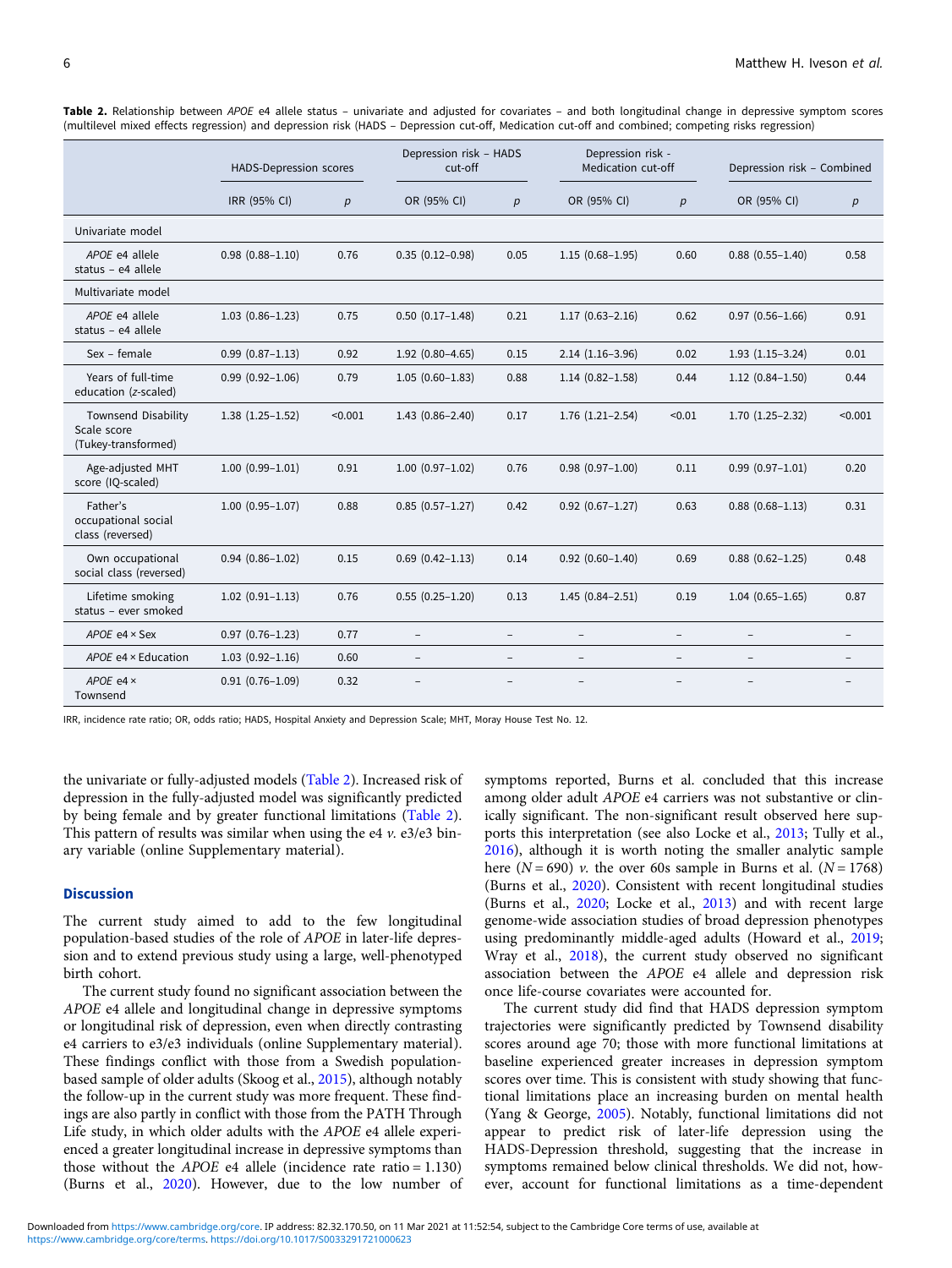<span id="page-7-0"></span>

Fig. 2. Cumulative risk curves for depression (dashed lines), deceased (dotted lines) and censored (attrited or survived to end of follow-up without being recorded as deceased or depressed; solid lines), split by APOE e4 allele status (e4 allele = black, no e4 allele = grey): (a) HADS-Depression score cut-off and (b) medication cut-off. Note: At baseline participants did not report depression according to the HADS-Depression score cut-off. Waves 1–5 were measured at mean ages of 70, 72, 76, 79 and 83 years-old. Depression and censored status were assessed at each wave, whereas deceased status was assessed continuously.

covariate or examine concurrent changes in disability and depression symptoms. It is possible that longitudinal (post-baseline) changes in functional health may also contribute to depressive symptom trajectories (Schieman & Plickert, [2007](#page-9-0); Yang & George, [2005](#page-9-0)). Although more functional limitations did predict increased risk of depression measured by medication-use, several of the medications included in the definition may be prescribed for stress and pain, and so there is likely confounding with the limiting condition itself.

The current study also observed that, although depressive symptoms generally worsened with increasing age, overall scores were relatively low. This is consistent with several previous studies demonstrating that older adults generally exhibit fewer depressive symptoms than younger or middle-aged adults (Burns et al., [2020;](#page-8-0) Girling et al., [1995;](#page-9-0) Locke et al., [2013](#page-9-0); Mauricio et al., [2000;](#page-9-0) Skoog et al., [2015;](#page-9-0) Varma, [2012](#page-9-0)).

#### Limitations

Although we examined both longitudinal change in self-reported depressive symptoms and proxy indicators of depression, clinical diagnoses of depression were not available. The proxy indicators were created to capture any depression, including both pure presentations of depression (i.e. those reporting only depressive symptoms or only depression-related medications) and mixed presentations with additional anxiety, psychosis or apathy. Furthermore, we make no distinction between minor (i.e. where symptoms are not sufficiently severe or are too few to warrant a diagnosis of major depression) or major depression or between acute and chronic depression. As clinically distinct conditions, future research may benefit from examining the potentially differential role of APOE genotype in different presentations of depression, particularly given that previous study has suggested that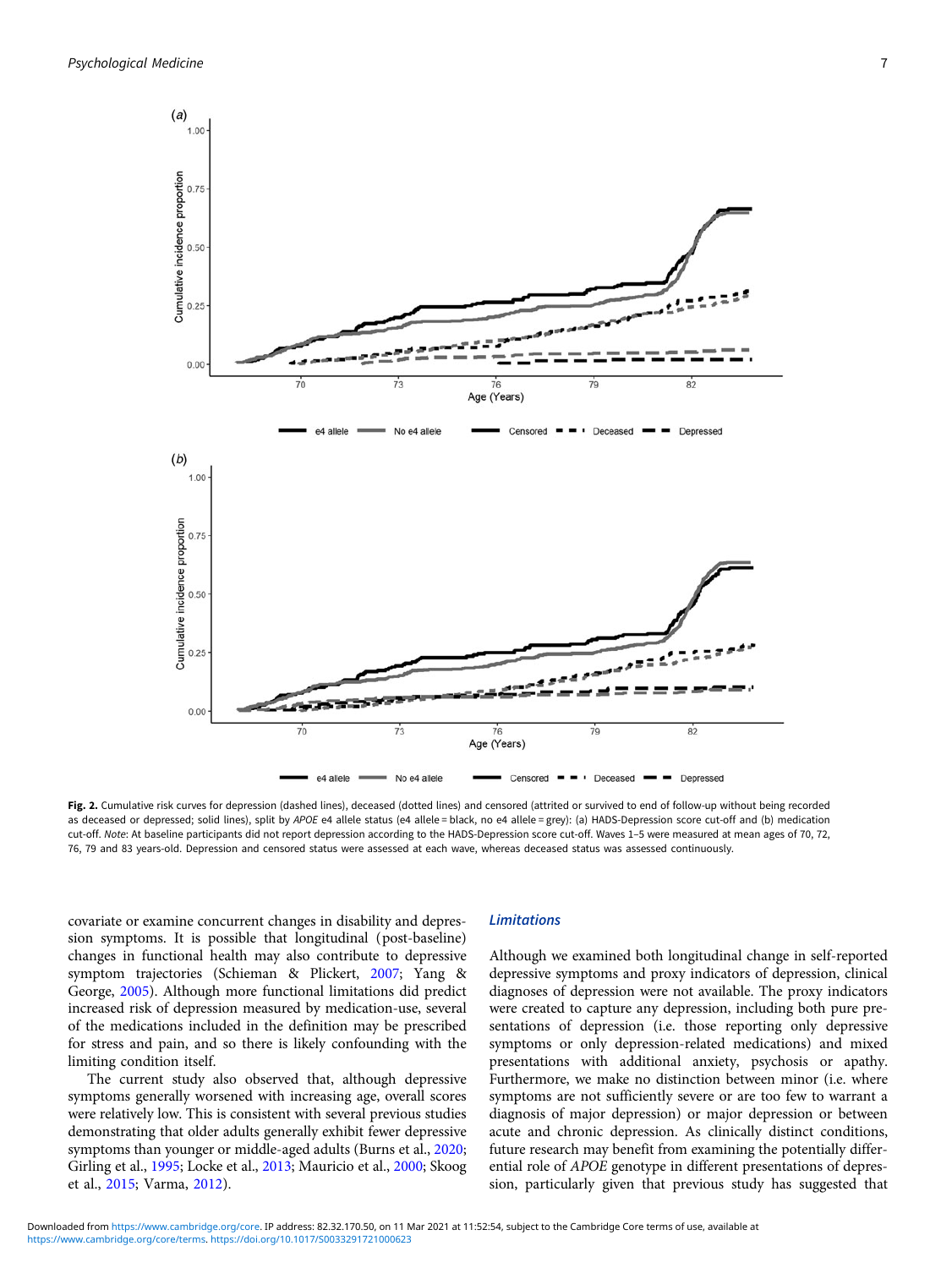<span id="page-8-0"></span>APOE e4 confers a greater risk of minor but not major depression (Skoog et al., [2015](#page-9-0)).

Depression was not treated as a recurrent event in the analyses, in part because it was measured in waves rather than continuously. As there was roughly a 3-year gap between each wave, it is possible that individuals may have experienced depressive episodes in between waves. Such episodes would not be captured by the HADS questionnaire, which asks participants to rate how they felt over the preceding week only, or by prescribed medication self-reported at interview. Drop-out between waves may also have indicated attrition of the most depressed individuals or those most at risk for depression in later-life, resulting in an underestimation of depression risk and symptom change. Note, however, that depressive symptom scores increased slightly over the study period, and that presence of the APOE e4 allele did not predict death as a competing risk (HADS-Depression cut-off:  $p = 0.140$ ; medication cut-off:  $p = 0.520$ ).

Finally, in terms of the sample, there were relatively few individuals identified as 'depressed' at any point in the follow-up period using the HADS-Depression cut-off ( $N = 34$ ; 5%). Such a low frequency may be partly explained by the narrow time window (previous 1 week) assessed by the HADS questionnaire. Although the medication cut-off did identify more individuals as 'depressed'  $(N = 66; 10\%)$  – more consistent with the rates reported by previous study (11% in Burns et al., 2020) – individuals did not provide information about why these medications were prescribed or at what dosage. Furthermore, those classified as 'depressed' according to medications could have treated (i.e. not incident) depression, whereas the HADS questionnaire included only incident depression. The medication cut-off may therefore be too sensitive, and the corresponding results interpreted with caution. Note that APOE e4 allele status did not significantly predict depression risk using the medication cut-off.

#### **Strengths**

The current study represents one of the first attempts to examine the role of APOE in later-life depression longitudinally among a single-year birth cohort. Where previous studies have used agebinned cohorts (e.g. 60s), significant associations may arise due to the confounding effect of age. In addition, the LBC1936 is one of the most extensively phenotyped birth cohorts, and provides the opportunity to account for a variety of important covariates from across the life course (Deary et al., 2007). For example, here functional limitations in older age were associated with greater increases in depressive symptomology and increased risk of later-life depression. The current study also represents the longest follow-up of older adults to date, with LBC1936 individuals followed for over 12-years.

#### Conclusion

The current study is one of the largest longitudinal assessments of the role of APOE e4 in later-life depression symptomology and risk. We found no evidence for a greater increase in depressive symptoms or a greater risk of depression among APOE e4 allele carriers. This supports previous suggestions that older APOE e4 allele carriers are not at an increased risk for later-life depression.

Supplementary material. The supplementary material for this article can be found at <https://doi.org/10.1017/S0033291721000623>

Acknowledgements. The authors would like to thank the participants and research team members of the Lothian Birth Cohort 1936 for providing and gathering/checking data, respectively. We thank the Scottish Council for Research in Education for use of the Scottish Mental Survey 1947 data.

Financial support. This study was supported by a Medical Research Council Mental Health Data Pathfinder award (MRC-MC\_PC\_17209), for which AMM is the principal investigator, and by a UK cross council Lifelong Health and Wellbeing Initiative (MRCG1001401), for which IJD is the principal investigator. The Lothian Birth Cohort 1936 work is supported by a Research Into Ageing programme grant and the Age UK-funded Disconnected Mind project, with additional funding from the UK Medical Research Council (MRC; G0701120, G1001245, MR/M013111/1), National Institutes of Health (R01AG054628) and the University of Edinburgh.

Conflict of interest. The authors of the manuscript report the following competing interest: AMM reports research support received from The Sackler Trust. AMM also reports money paid to him for speaker fees from Janssen and Illumina. None of the other authors have any conflicts of interest to disclose.

#### References

- Bartzokis, G., Lu, P. H., Geschwind, D. H., Edwards, N., Mintz, J., & Cummings, J. L. (2006). Apolipoprotein E genotype and age-related myelin breakdown in healthy individuals: Implications for cognitive decline and dementia. Archives of General Psychiatry, 63(1), 63–72. [https://doi.org/10.](https://doi.org/10.1001/archpsyc.63.1.63) [1001/archpsyc.63.1.63](https://doi.org/10.1001/archpsyc.63.1.63)
- Bates, D., Mächler, M., Bolker, B., & Walker, S. (2015). Fitting linear mixed-effects models using lme4. Journal of Statistical Software, 67(1), 1–48. <https://doi.org/10.18637/jss.v067.i01>
- Bjelland, I., Dahl, A. A., Haug, T. T., & Neckelmann, D. (2002). The validity of the hospital anxiety and depression scale. Journal of Psychosomatic Research, 52(2), 69–77. [https://doi.org/10.1016/s0022-3999\(01\)00296-3](https://doi.org/10.1016/s0022-3999(01)00296-3)
- Burns, R. A., Andrews, S., Cherbuin, N., & Anstey, K. J. (2020). Role of apolipoprotein E epsilon 4 (APOE \*ε4) as an independent risk factor for incident depression over a 12-year period in cognitively intact adults across the lifespan. BJPsych Open, 6(3), 1–7. <https://doi.org/10.1192/bjo.2020.29>
- Corder, E. H., Saunders, A. M., Strittmatter, W. J., Schmechel, D. E., Gaskell, P. C., Small, G. W., … Pericak-Vance, M. A. (1993). Gene dose of apolipoprotein E type 4 allele and the risk of Alzheimer's disease in late onset families. Science (New York, N.Y.), 261(5123), 921–923. [https://doi.org/10.1126/](https://doi.org/10.1126/science.8346443) [science.8346443](https://doi.org/10.1126/science.8346443)
- Davies, G., Armstrong, N., Bis, J. C., Bressler, J., Chouraki, V., Giddaluru, S., … Deary, I. J. (2015). Genetic contributions to variation in general cognitive function: A meta-analysis of genome-wide association studies in the CHARGE consortium ( $N = 53$  949). Molecular Psychiatry, 20(2), 183-192. <https://doi.org/10.1038/mp.2014.188>
- Davies, G., Harris, S. E., Reynolds, C. A., Payton, A., Knight, H. M., Liewald, D. C., … Deary, I. J. (2014). A genome-wide association study implicates the APOE locus in nonpathological cognitive ageing. Molecular Psychiatry, 19(1), 76–87. <https://doi.org/10.1038/mp.2012.159>
- Deary, I. J., Gow, A. J., Pattie, A., & Starr, J. M. (2012). Cohort profile: The Lothian birth cohorts of 1921 and 1936. International Journal of Epidemiology, 41(6), 1576–1584. <https://doi.org/10.1093/ije/dyr197>
- Deary, I. J., Gow, A. J., Taylor, M. D., Corley, J., Brett, C., Wilson, V., … Starr, J. M. (2007). The Lothian Birth Cohort 1936: A study to examine influences on cognitive ageing from age 11 to age 70 and beyond. BMC Geriatrics, 7, 1–12. <https://doi.org/10.1186/1471-2318-7-28>
- Deary, I. J., Whiteman, M. C., Pattie, A., Starr, J. M., Hayward, C., Wright, A. F., ... Whalley, L. J. (2002). Cognitive change and the APOE  $\varepsilon$ 4 allele. Nature, 418(6901), 932. <https://doi.org/10.1038/418932a>
- Ewbank, D. C. (2004). The APOE gene and differences in life expectancy in Europe. Journals of Gerontology – Series A: Biological Sciences and Medical Sciences, 59(1), 16–20. <https://doi.org/10.1093/gerona/59.1.b16>
- Folstein, M. F., Folstein, S. E., & McHugh, P. R. (1975). 'Mini-mental state': A practical method for grading the cognitive state of patients for the clinician. Journal of Psychiatric Research, 12(3), 189–198.